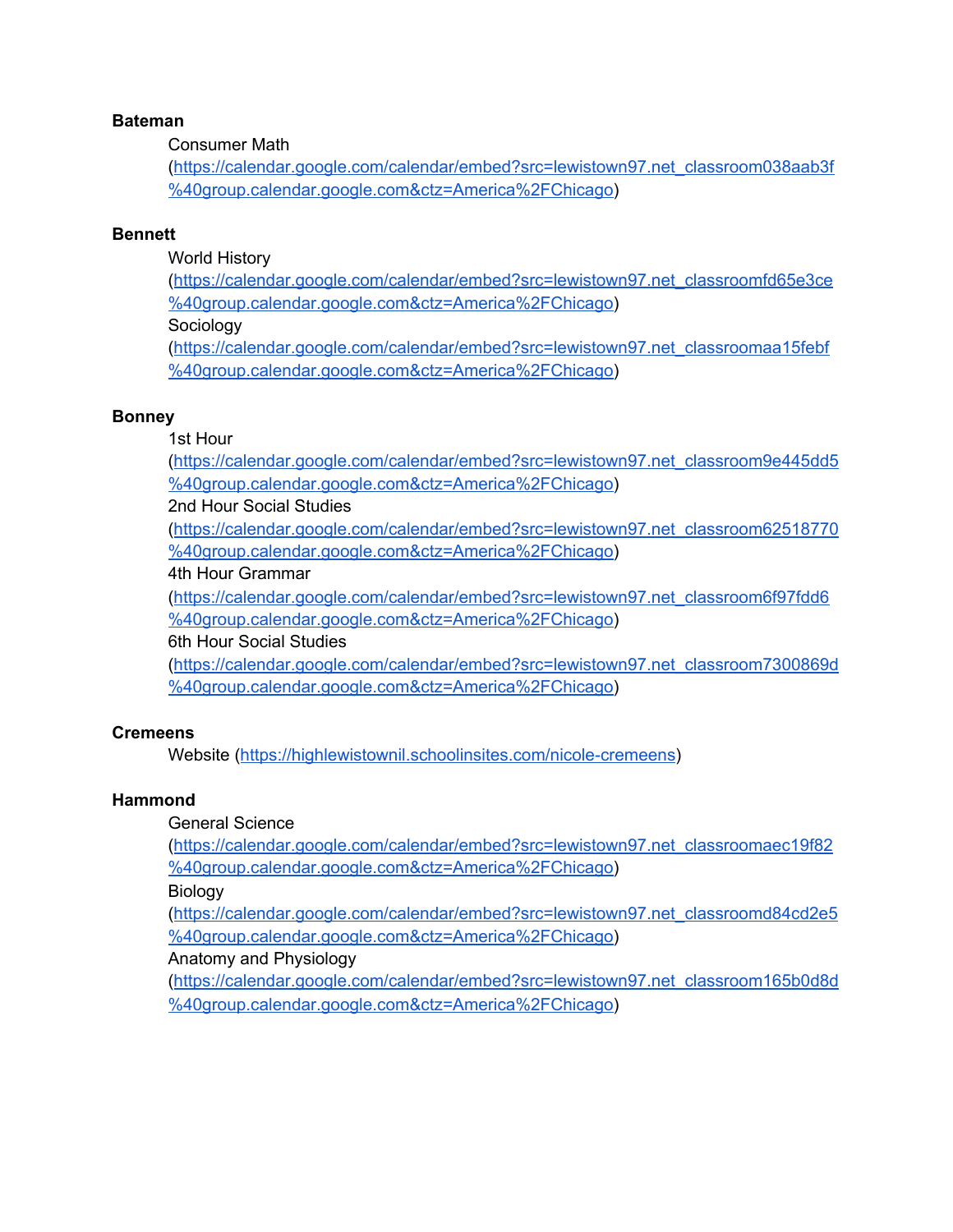# **Johnson**

# **Health**

([https://calendar.google.com/calendar/embed?src=lewistown97.net\\_classroomf6608640](https://calendar.google.com/calendar/embed?src=lewistown97.net_classroomf6608640%40group.calendar.google.com&ctz=America%2FChicago) [%40group.calendar.google.com&ctz=America%2FChicago](https://calendar.google.com/calendar/embed?src=lewistown97.net_classroomf6608640%40group.calendar.google.com&ctz=America%2FChicago))

PE

([https://calendar.google.com/calendar/embed?src=lewistown97.net\\_classroomb28eaf27](https://calendar.google.com/calendar/embed?src=lewistown97.net_classroomb28eaf27%40group.calendar.google.com&ctz=America%2FChicago) [%40group.calendar.google.com&ctz=America%2FChicago](https://calendar.google.com/calendar/embed?src=lewistown97.net_classroomb28eaf27%40group.calendar.google.com&ctz=America%2FChicago))

# **Lafary**

Honors English IV

([https://calendar.google.com/calendar/embed?src=lewistown97.net\\_classroom5bef5491](https://calendar.google.com/calendar/embed?src=lewistown97.net_classroom5bef5491%40group.calendar.google.com&ctz=America%2FChicago) [%40group.calendar.google.com&ctz=America%2FChicago](https://calendar.google.com/calendar/embed?src=lewistown97.net_classroom5bef5491%40group.calendar.google.com&ctz=America%2FChicago))

6th Hour English III

([https://calendar.google.com/calendar/embed?src=lewistown97.net\\_classroom39f58d63](https://calendar.google.com/calendar/embed?src=lewistown97.net_classroom39f58d63%40group.calendar.google.com&ctz=America%2FChicago) [%40group.calendar.google.com&ctz=America%2FChicago](https://calendar.google.com/calendar/embed?src=lewistown97.net_classroom39f58d63%40group.calendar.google.com&ctz=America%2FChicago))

# 1st Hour English III

([https://calendar.google.com/calendar/embed?src=lewistown97.net\\_classroom8b5daf88](https://calendar.google.com/calendar/embed?src=lewistown97.net_classroom8b5daf88%40group.calendar.google.com&ctz=America%2FChicago) [%40group.calendar.google.com&ctz=America%2FChicago](https://calendar.google.com/calendar/embed?src=lewistown97.net_classroom8b5daf88%40group.calendar.google.com&ctz=America%2FChicago))

# Honors English III

([https://calendar.google.com/calendar/embed?src=lewistown97.net\\_classroom1eee03b5](https://calendar.google.com/calendar/embed?src=lewistown97.net_classroom1eee03b5%40group.calendar.google.com&ctz=America%2FChicago) [%40group.calendar.google.com&ctz=America%2FChicago](https://calendar.google.com/calendar/embed?src=lewistown97.net_classroom1eee03b5%40group.calendar.google.com&ctz=America%2FChicago))

# College Speech

([https://calendar.google.com/calendar/embed?src=lewistown97.net\\_classroomfcaebb2a](https://calendar.google.com/calendar/embed?src=lewistown97.net_classroomfcaebb2a%40group.calendar.google.com&ctz=America%2FChicago) [%40group.calendar.google.com&ctz=America%2FChicago](https://calendar.google.com/calendar/embed?src=lewistown97.net_classroomfcaebb2a%40group.calendar.google.com&ctz=America%2FChicago))

# **Motsinger**

Construction Trades

([https://calendar.google.com/calendar/embed?src=lewistown97.net\\_classroom52bc1099](https://calendar.google.com/calendar/embed?src=lewistown97.net_classroom52bc1099%40group.calendar.google.com&ctz=America%2FChicago) [%40group.calendar.google.com&ctz=America%2FChicago](https://calendar.google.com/calendar/embed?src=lewistown97.net_classroom52bc1099%40group.calendar.google.com&ctz=America%2FChicago))

# Construction Tech 4th Period

([https://calendar.google.com/calendar/embed?src=lewistown97.net\\_classroomaf8690e6](https://calendar.google.com/calendar/embed?src=lewistown97.net_classroomaf8690e6%40group.calendar.google.com&ctz=America%2FChicago) [%40group.calendar.google.com&ctz=America%2FChicago](https://calendar.google.com/calendar/embed?src=lewistown97.net_classroomaf8690e6%40group.calendar.google.com&ctz=America%2FChicago))

# Production Tech

([https://calendar.google.com/calendar/embed?src=lewistown97.net\\_classroom702030a9](https://calendar.google.com/calendar/embed?src=lewistown97.net_classroom702030a9%40group.calendar.google.com&ctz=America%2FChicago) [%40group.calendar.google.com&ctz=America%2FChicago](https://calendar.google.com/calendar/embed?src=lewistown97.net_classroom702030a9%40group.calendar.google.com&ctz=America%2FChicago))

# Construction Tech 2nd Period

([https://calendar.google.com/calendar/embed?src=lewistown97.net\\_classroom8c4d0fd4](https://calendar.google.com/calendar/embed?src=lewistown97.net_classroom8c4d0fd4%40group.calendar.google.com&ctz=America%2FChicago) [%40group.calendar.google.com&ctz=America%2FChicago](https://calendar.google.com/calendar/embed?src=lewistown97.net_classroom8c4d0fd4%40group.calendar.google.com&ctz=America%2FChicago))

# **O'Neill**

4th Hour Spanish 1

([https://calendar.google.com/calendar/embed?src=lewistown97.net\\_classroom7e9ca4b1](https://calendar.google.com/calendar/embed?src=lewistown97.net_classroom7e9ca4b1%40group.calendar.google.com&ctz=America%2FChicago) [%40group.calendar.google.com&ctz=America%2FChicago](https://calendar.google.com/calendar/embed?src=lewistown97.net_classroom7e9ca4b1%40group.calendar.google.com&ctz=America%2FChicago))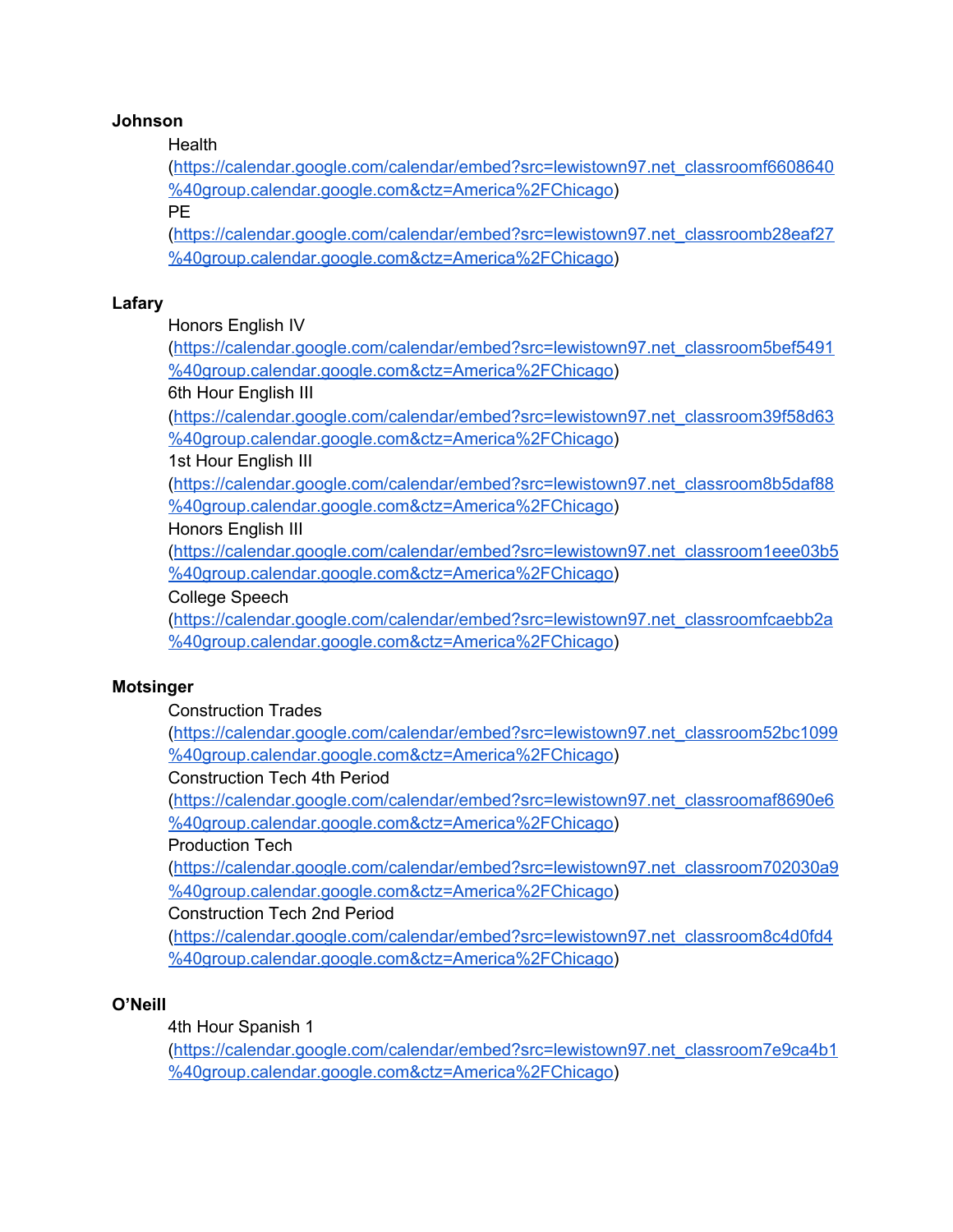5th Hour Spanish 1

([https://calendar.google.com/calendar/embed?src=lewistown97.net\\_classroom796f3906](https://calendar.google.com/calendar/embed?src=lewistown97.net_classroom796f3906%40group.calendar.google.com&ctz=America%2FChicago) [%40group.calendar.google.com&ctz=America%2FChicago](https://calendar.google.com/calendar/embed?src=lewistown97.net_classroom796f3906%40group.calendar.google.com&ctz=America%2FChicago))

1st Hour Spanish 1

([https://calendar.google.com/calendar/embed?src=lewistown97.net\\_classroomd06de516](https://calendar.google.com/calendar/embed?src=lewistown97.net_classroomd06de516%40group.calendar.google.com&ctz=America%2FChicago) [%40group.calendar.google.com&ctz=America%2FChicago](https://calendar.google.com/calendar/embed?src=lewistown97.net_classroomd06de516%40group.calendar.google.com&ctz=America%2FChicago))

7th Hour Spanish 2

([https://calendar.google.com/calendar/embed?src=lewistown97.net\\_classroom2f3dd02a](https://calendar.google.com/calendar/embed?src=lewistown97.net_classroom2f3dd02a%40group.calendar.google.com&ctz=America%2FChicago) [%40group.calendar.google.com&ctz=America%2FChicago](https://calendar.google.com/calendar/embed?src=lewistown97.net_classroom2f3dd02a%40group.calendar.google.com&ctz=America%2FChicago))

3rd Hour Spanish 2

([https://calendar.google.com/calendar/embed?src=lewistown97.net\\_classroom23db5016](https://calendar.google.com/calendar/embed?src=lewistown97.net_classroom23db5016%40group.calendar.google.com&ctz=America%2FChicago) [%40group.calendar.google.com&ctz=America%2FChicago](https://calendar.google.com/calendar/embed?src=lewistown97.net_classroom23db5016%40group.calendar.google.com&ctz=America%2FChicago))

# **Peirce**

US History

([https://calendar.google.com/calendar/embed?src=lewistown97.net\\_classroom23d77202](https://calendar.google.com/calendar/embed?src=lewistown97.net_classroom23d77202%40group.calendar.google.com&ctz=America%2FChicago) [%40group.calendar.google.com&ctz=America%2FChicago](https://calendar.google.com/calendar/embed?src=lewistown97.net_classroom23d77202%40group.calendar.google.com&ctz=America%2FChicago))

Geography

([https://calendar.google.com/calendar/embed?src=lewistown97.net\\_classroom19e9e08b](https://calendar.google.com/calendar/embed?src=lewistown97.net_classroom19e9e08b%40group.calendar.google.com&ctz=America%2FChicago) [%40group.calendar.google.com&ctz=America%2FChicago](https://calendar.google.com/calendar/embed?src=lewistown97.net_classroom19e9e08b%40group.calendar.google.com&ctz=America%2FChicago))

**Civics** 

([https://calendar.google.com/calendar/embed?src=lewistown97.net\\_classroomd8203971](https://calendar.google.com/calendar/embed?src=lewistown97.net_classroomd8203971%40group.calendar.google.com&ctz=America%2FChicago) [%40group.calendar.google.com&ctz=America%2FChicago](https://calendar.google.com/calendar/embed?src=lewistown97.net_classroomd8203971%40group.calendar.google.com&ctz=America%2FChicago))

8th Grade Social Studies

([https://calendar.google.com/calendar/embed?src=lewistown97.net\\_classroom60bd1f1e](https://calendar.google.com/calendar/embed?src=lewistown97.net_classroom60bd1f1e%40group.calendar.google.com&ctz=America%2FChicago) [%40group.calendar.google.com&ctz=America%2FChicago](https://calendar.google.com/calendar/embed?src=lewistown97.net_classroom60bd1f1e%40group.calendar.google.com&ctz=America%2FChicago))

# **Perrine**

7th Hour Study Skills

([https://calendar.google.com/calendar/embed?src=lewistown97.net\\_classroom51aa61a2](https://calendar.google.com/calendar/embed?src=lewistown97.net_classroom51aa61a2%40group.calendar.google.com&ctz=America%2FChicago) [%40group.calendar.google.com&ctz=America%2FChicago](https://calendar.google.com/calendar/embed?src=lewistown97.net_classroom51aa61a2%40group.calendar.google.com&ctz=America%2FChicago))

5th Hour Study Skills

([https://calendar.google.com/calendar/embed?src=lewistown97.net\\_classroomc74c236d](https://calendar.google.com/calendar/embed?src=lewistown97.net_classroomc74c236d%40group.calendar.google.com&ctz=America%2FChicago) [%40group.calendar.google.com&ctz=America%2FChicago](https://calendar.google.com/calendar/embed?src=lewistown97.net_classroomc74c236d%40group.calendar.google.com&ctz=America%2FChicago))

2nd/4th Hour Math

([https://calendar.google.com/calendar/embed?src=lewistown97.net\\_classroom24495acd](https://calendar.google.com/calendar/embed?src=lewistown97.net_classroom24495acd%40group.calendar.google.com&ctz=America%2FChicago) [%40group.calendar.google.com&ctz=America%2FChicago](https://calendar.google.com/calendar/embed?src=lewistown97.net_classroom24495acd%40group.calendar.google.com&ctz=America%2FChicago))

# 2nd Hour Reading

([https://calendar.google.com/calendar/embed?src=lewistown97.net\\_classroomefa7a39f](https://calendar.google.com/calendar/embed?src=lewistown97.net_classroomefa7a39f%40group.calendar.google.com&ctz=America%2FChicago) [%40group.calendar.google.com&ctz=America%2FChicago](https://calendar.google.com/calendar/embed?src=lewistown97.net_classroomefa7a39f%40group.calendar.google.com&ctz=America%2FChicago))

# 1st Hour Literature

([https://calendar.google.com/calendar/embed?src=lewistown97.net\\_classroomfe152a9e](https://calendar.google.com/calendar/embed?src=lewistown97.net_classroomfe152a9e%40group.calendar.google.com&ctz=America%2FChicago) [%40group.calendar.google.com&ctz=America%2FChicago](https://calendar.google.com/calendar/embed?src=lewistown97.net_classroomfe152a9e%40group.calendar.google.com&ctz=America%2FChicago))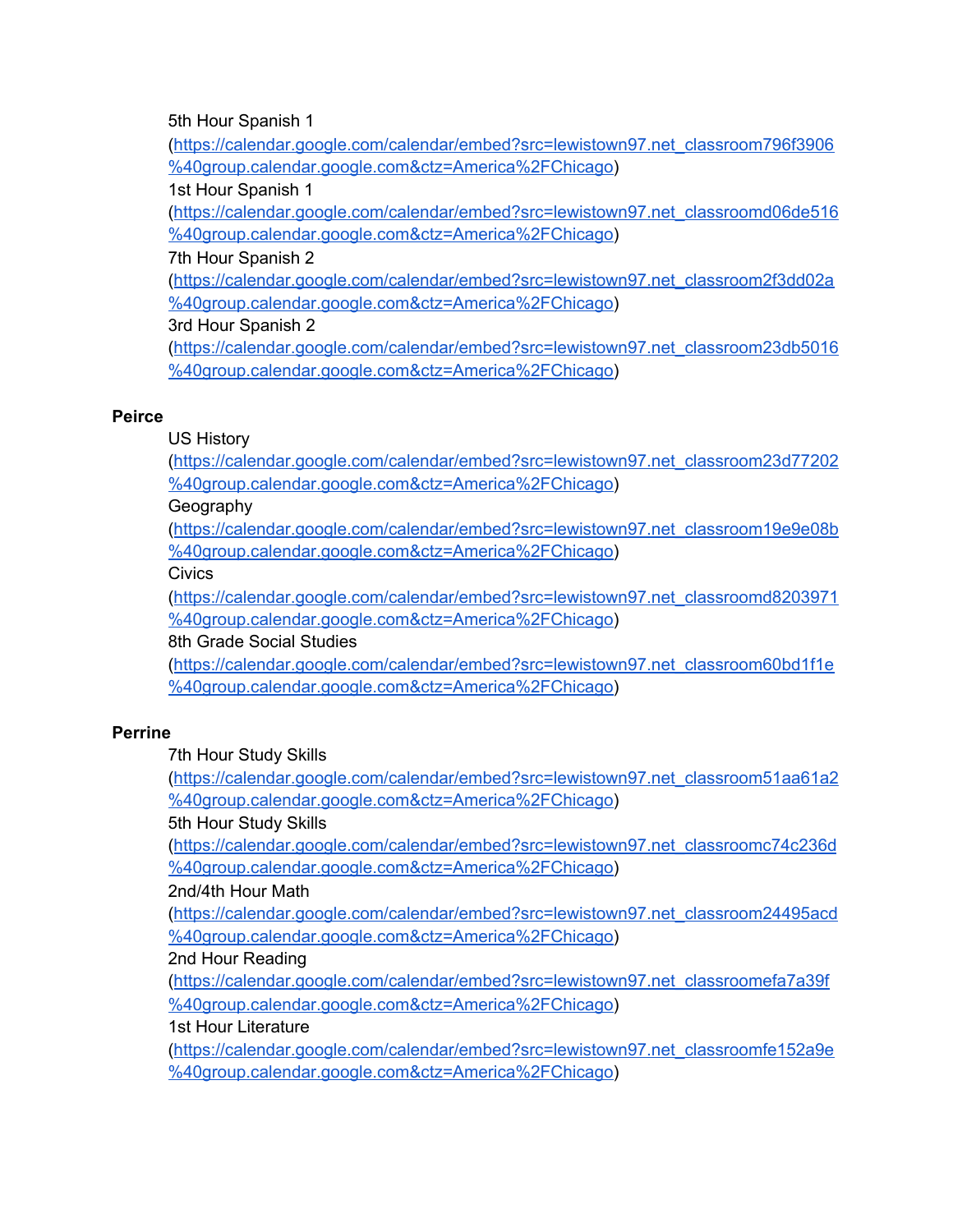# **Postin**

7th Grade 7th Hour

([https://calendar.google.com/calendar/embed?src=lewistown97.net\\_classrooma8b06ce9](https://calendar.google.com/calendar/embed?src=lewistown97.net_classrooma8b06ce9%40group.calendar.google.com&ctz=America%2FChicago) [%40group.calendar.google.com&ctz=America%2FChicago](https://calendar.google.com/calendar/embed?src=lewistown97.net_classrooma8b06ce9%40group.calendar.google.com&ctz=America%2FChicago))

# 7th Grade Remote Learners

([https://calendar.google.com/calendar/embed?src=lewistown97.net\\_classroom77ef2e45](https://calendar.google.com/calendar/embed?src=lewistown97.net_classroom77ef2e45%40group.calendar.google.com&ctz=America%2FChicago) [%40group.calendar.google.com&ctz=America%2FChicago](https://calendar.google.com/calendar/embed?src=lewistown97.net_classroom77ef2e45%40group.calendar.google.com&ctz=America%2FChicago))

8th Grade 1st Hour

([https://calendar.google.com/calendar/embed?src=lewistown97.net\\_classroomf66c2559](https://calendar.google.com/calendar/embed?src=lewistown97.net_classroomf66c2559%40group.calendar.google.com&ctz=America%2FChicago) [%40group.calendar.google.com&ctz=America%2FChicago](https://calendar.google.com/calendar/embed?src=lewistown97.net_classroomf66c2559%40group.calendar.google.com&ctz=America%2FChicago))

# 9th Grade RtI Algebra

([https://calendar.google.com/calendar/embed?src=lewistown97.net\\_classroom7b89dc2f](https://calendar.google.com/calendar/embed?src=lewistown97.net_classroom7b89dc2f%40group.calendar.google.com&ctz=America%2FChicago) [%40group.calendar.google.com&ctz=America%2FChicago](https://calendar.google.com/calendar/embed?src=lewistown97.net_classroom7b89dc2f%40group.calendar.google.com&ctz=America%2FChicago))

# **Reid**

# Transition Math

([https://calendar.google.com/calendar/embed?src=lewistown97.net\\_classroom4bec1330](https://calendar.google.com/calendar/embed?src=lewistown97.net_classroom4bec1330%40group.calendar.google.com&ctz=America%2FChicago) [%40group.calendar.google.com&ctz=America%2FChicago](https://calendar.google.com/calendar/embed?src=lewistown97.net_classroom4bec1330%40group.calendar.google.com&ctz=America%2FChicago))

# Algebra 1 2nd hour

([https://calendar.google.com/calendar/embed?src=lewistown97.net\\_classroom5d298a16](https://calendar.google.com/calendar/embed?src=lewistown97.net_classroom5d298a16%40group.calendar.google.com&ctz=America%2FChicago) [%40group.calendar.google.com&ctz=America%2FChicago](https://calendar.google.com/calendar/embed?src=lewistown97.net_classroom5d298a16%40group.calendar.google.com&ctz=America%2FChicago))

# Advanced Algebra 3rd hour

([https://calendar.google.com/calendar/embed?src=lewistown97.net\\_classroombf7043ac](https://calendar.google.com/calendar/embed?src=lewistown97.net_classroombf7043ac%40group.calendar.google.com&ctz=America%2FChicago) [%40group.calendar.google.com&ctz=America%2FChicago](https://calendar.google.com/calendar/embed?src=lewistown97.net_classroombf7043ac%40group.calendar.google.com&ctz=America%2FChicago))

# Advanced Algebra 4th hour

([https://calendar.google.com/calendar/embed?src=lewistown97.net\\_classroomf058d4f7](https://calendar.google.com/calendar/embed?src=lewistown97.net_classroomf058d4f7%40group.calendar.google.com&ctz=America%2FChicago) [%40group.calendar.google.com&ctz=America%2FChicago](https://calendar.google.com/calendar/embed?src=lewistown97.net_classroomf058d4f7%40group.calendar.google.com&ctz=America%2FChicago))

# Algebra 6th hour

([https://calendar.google.com/calendar/embed?src=lewistown97.net\\_classroom7e67f060](https://calendar.google.com/calendar/embed?src=lewistown97.net_classroom7e67f060%40group.calendar.google.com&ctz=America%2FChicago) [%40group.calendar.google.com&ctz=America%2FChicago](https://calendar.google.com/calendar/embed?src=lewistown97.net_classroom7e67f060%40group.calendar.google.com&ctz=America%2FChicago))

# **Simpson**

# Geometry - 1st Hour

([https://calendar.google.com/calendar/embed?src=lewistown97.net\\_classroom81a245a9](https://calendar.google.com/calendar/embed?src=lewistown97.net_classroom81a245a9%40group.calendar.google.com&ctz=America%2FChicago) [%40group.calendar.google.com&ctz=America%2FChicago](https://calendar.google.com/calendar/embed?src=lewistown97.net_classroom81a245a9%40group.calendar.google.com&ctz=America%2FChicago))

# Geometry - 7th Hour

([https://calendar.google.com/calendar/embed?src=lewistown97.net\\_classroom41727fcb](https://calendar.google.com/calendar/embed?src=lewistown97.net_classroom41727fcb%40group.calendar.google.com&ctz=America%2FChicago) [%40group.calendar.google.com&ctz=America%2FChicago](https://calendar.google.com/calendar/embed?src=lewistown97.net_classroom41727fcb%40group.calendar.google.com&ctz=America%2FChicago))

# Physics - 2nd Hour

([https://calendar.google.com/calendar/embed?src=lewistown97.net\\_classroomae67e9e8](https://calendar.google.com/calendar/embed?src=lewistown97.net_classroomae67e9e8%40group.calendar.google.com&ctz=America%2FChicago) [%40group.calendar.google.com&ctz=America%2FChicago](https://calendar.google.com/calendar/embed?src=lewistown97.net_classroomae67e9e8%40group.calendar.google.com&ctz=America%2FChicago))

# Physics - 6th Hour

([https://calendar.google.com/calendar/embed?src=lewistown97.net\\_classroomcced11c5](https://calendar.google.com/calendar/embed?src=lewistown97.net_classroomcced11c5%40group.calendar.google.com&ctz=America%2FChicago) [%40group.calendar.google.com&ctz=America%2FChicago](https://calendar.google.com/calendar/embed?src=lewistown97.net_classroomcced11c5%40group.calendar.google.com&ctz=America%2FChicago))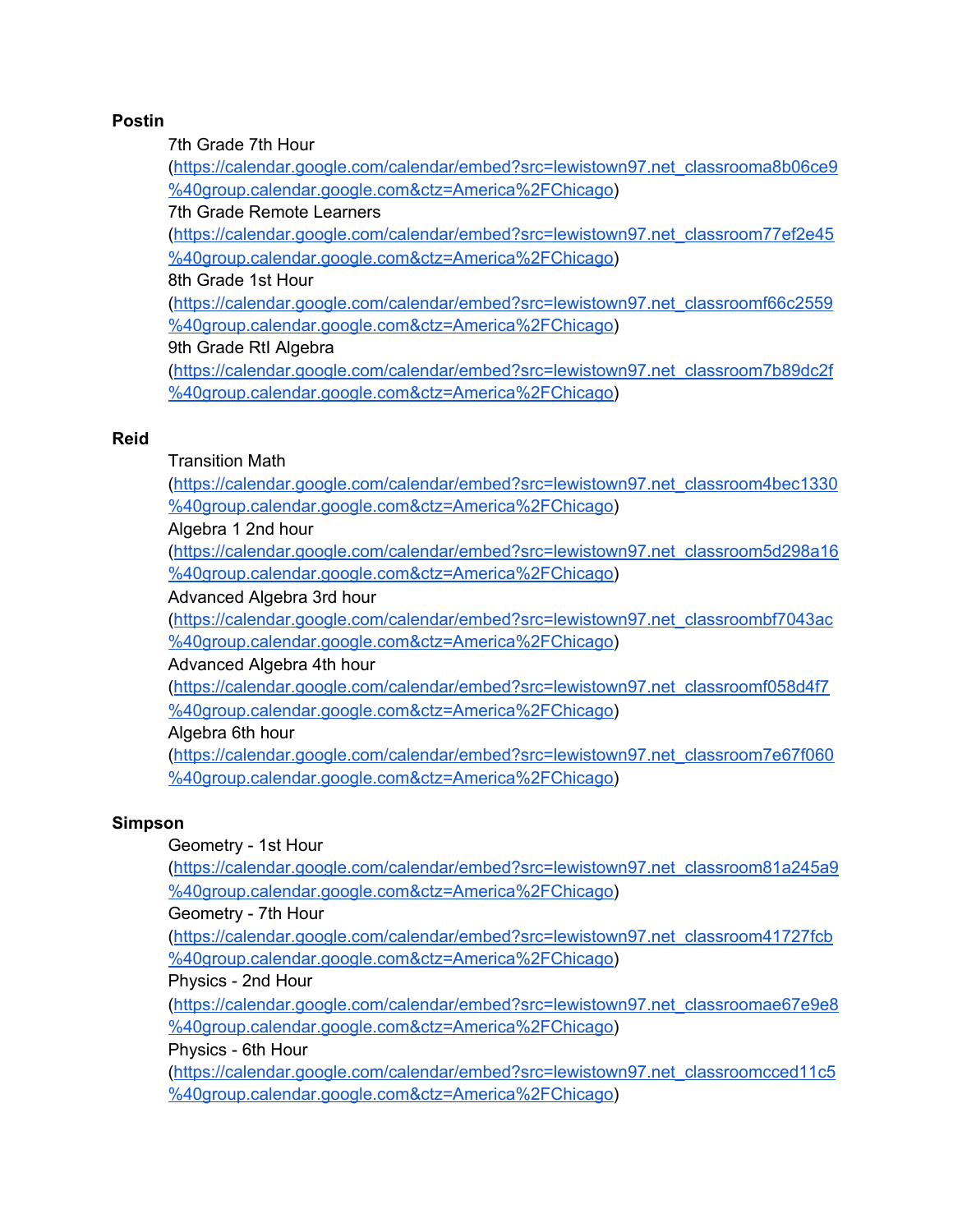# **Smith**

Ag Issues 6th hr

([https://calendar.google.com/calendar/embed?src=lewistown97.net\\_classroom1d160236](https://calendar.google.com/calendar/embed?src=lewistown97.net_classroom1d160236%40group.calendar.google.com&ctz=America%2FChicago) [%40group.calendar.google.com&ctz=America%2FChicago](https://calendar.google.com/calendar/embed?src=lewistown97.net_classroom1d160236%40group.calendar.google.com&ctz=America%2FChicago))

AgBusiness 5th hr

([https://calendar.google.com/calendar/embed?src=lewistown97.net\\_classroom69827082](https://calendar.google.com/calendar/embed?src=lewistown97.net_classroom69827082%40group.calendar.google.com&ctz=America%2FChicago) [%40group.calendar.google.com&ctz=America%2FChicago](https://calendar.google.com/calendar/embed?src=lewistown97.net_classroom69827082%40group.calendar.google.com&ctz=America%2FChicago))

Agriculture Mechanics 4th hr

([https://calendar.google.com/calendar/embed?src=lewistown97.net\\_classroom60781f1a](https://calendar.google.com/calendar/embed?src=lewistown97.net_classroom60781f1a%40group.calendar.google.com&ctz=America%2FChicago) [%40group.calendar.google.com&ctz=America%2FChicago](https://calendar.google.com/calendar/embed?src=lewistown97.net_classroom60781f1a%40group.calendar.google.com&ctz=America%2FChicago))

Animal Science 2nd hr

([https://calendar.google.com/calendar/embed?src=lewistown97.net\\_classroom5a4c002c](https://calendar.google.com/calendar/embed?src=lewistown97.net_classroom5a4c002c%40group.calendar.google.com&ctz=America%2FChicago) [%40group.calendar.google.com&ctz=America%2FChicago](https://calendar.google.com/calendar/embed?src=lewistown97.net_classroom5a4c002c%40group.calendar.google.com&ctz=America%2FChicago))

# BSAA 3rd hr

([https://calendar.google.com/calendar/embed?src=lewistown97.net\\_classroomce942ca0](https://calendar.google.com/calendar/embed?src=lewistown97.net_classroomce942ca0%40group.calendar.google.com&ctz=America%2FChicago) [%40group.calendar.google.com&ctz=America%2FChicago](https://calendar.google.com/calendar/embed?src=lewistown97.net_classroomce942ca0%40group.calendar.google.com&ctz=America%2FChicago))

Intro to Agriculture 7th hr

([https://calendar.google.com/calendar/embed?src=lewistown97.net\\_classroomf4e32a01](https://calendar.google.com/calendar/embed?src=lewistown97.net_classroomf4e32a01%40group.calendar.google.com&ctz=America%2FChicago) [%40group.calendar.google.com&ctz=America%2FChicago](https://calendar.google.com/calendar/embed?src=lewistown97.net_classroomf4e32a01%40group.calendar.google.com&ctz=America%2FChicago))

# **Welker**

LEGEND 2021

([https://calendar.google.com/calendar/embed?src=lewistown97.net\\_classroom9e8aa642](https://calendar.google.com/calendar/embed?src=lewistown97.net_classroom9e8aa642%40group.calendar.google.com&ctz=America%2FChicago) [%40group.calendar.google.com&ctz=America%2FChicago](https://calendar.google.com/calendar/embed?src=lewistown97.net_classroom9e8aa642%40group.calendar.google.com&ctz=America%2FChicago))

JUNIOR HIGH ART 2020

([https://calendar.google.com/calendar/embed?src=lewistown97.net\\_classroome472954e](https://calendar.google.com/calendar/embed?src=lewistown97.net_classroome472954e%40group.calendar.google.com&ctz=America%2FChicago) [%40group.calendar.google.com&ctz=America%2FChicago](https://calendar.google.com/calendar/embed?src=lewistown97.net_classroome472954e%40group.calendar.google.com&ctz=America%2FChicago))

GRAPHIC DESIGN 2020

([https://calendar.google.com/calendar/embed?src=lewistown97.net\\_classroom4df4058d](https://calendar.google.com/calendar/embed?src=lewistown97.net_classroom4df4058d%40group.calendar.google.com&ctz=America%2FChicago) [%40group.calendar.google.com&ctz=America%2FChicago](https://calendar.google.com/calendar/embed?src=lewistown97.net_classroom4df4058d%40group.calendar.google.com&ctz=America%2FChicago))

# CERAMICS 2020

([https://calendar.google.com/calendar/embed?src=lewistown97.net\\_classroom2b0e62b9](https://calendar.google.com/calendar/embed?src=lewistown97.net_classroom2b0e62b9%40group.calendar.google.com&ctz=America%2FChicago) [%40group.calendar.google.com&ctz=America%2FChicago](https://calendar.google.com/calendar/embed?src=lewistown97.net_classroom2b0e62b9%40group.calendar.google.com&ctz=America%2FChicago))

# INTRO TO ART 2020

([https://calendar.google.com/calendar/embed?src=lewistown97.net\\_classroom659ba0de](https://calendar.google.com/calendar/embed?src=lewistown97.net_classroom659ba0de%40group.calendar.google.com&ctz=America%2FChicago) [%40group.calendar.google.com&ctz=America%2FChicago](https://calendar.google.com/calendar/embed?src=lewistown97.net_classroom659ba0de%40group.calendar.google.com&ctz=America%2FChicago))

# **Williams**

# Family/Consumer Science

([https://calendar.google.com/calendar/embed?src=lewistown97.net\\_classroomfcf62649](https://calendar.google.com/calendar/embed?src=lewistown97.net_classroomfcf62649%40group.calendar.google.com&ctz=America%2FChicago) [%40group.calendar.google.com&ctz=America%2FChicago](https://calendar.google.com/calendar/embed?src=lewistown97.net_classroomfcf62649%40group.calendar.google.com&ctz=America%2FChicago))

Foods

([https://calendar.google.com/calendar/embed?src=lewistown97.net\\_classroom5d268f32](https://calendar.google.com/calendar/embed?src=lewistown97.net_classroom5d268f32%40group.calendar.google.com&ctz=America%2FChicago) [%40group.calendar.google.com&ctz=America%2FChicago](https://calendar.google.com/calendar/embed?src=lewistown97.net_classroom5d268f32%40group.calendar.google.com&ctz=America%2FChicago))